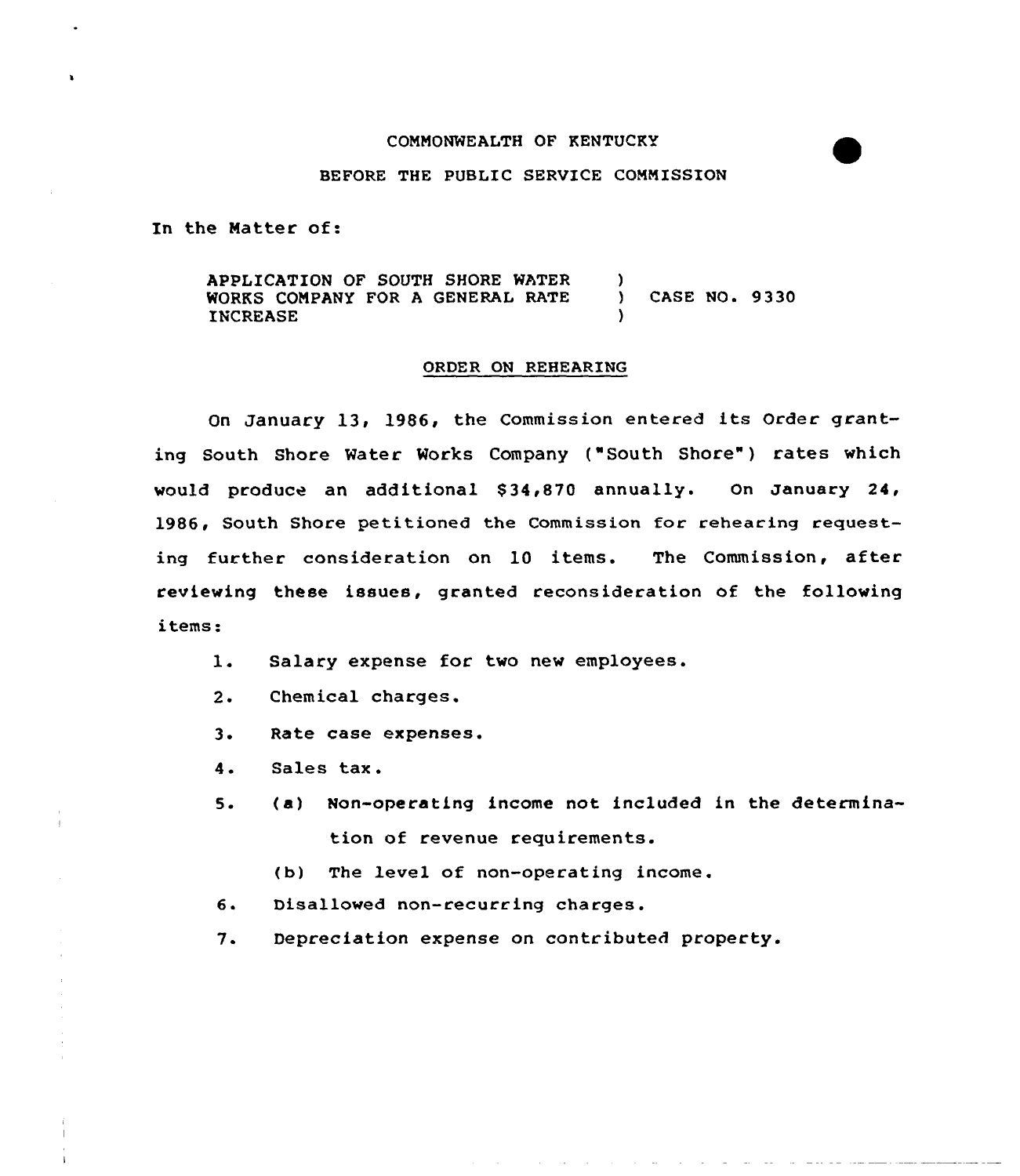After further consideration of these issues, the Commission grants South Shore an increase in rates which should produce additional revenue of \$2,058 per year, for a total of \$36,928 per year.

### DISCUSSION

The Commission reviewed the test period operating expenses allowed in its Order of January 13, 1986, with the evidence presented by South Shore, and has made the following additional adjustments to operating expenses for rate-making purposes:

South Shore requested a review of its 1985 labor expense, with emphasis on labor cost associated with its construction projects. It asserted that <sup>a</sup> factor of <sup>40</sup> percent, rather than the 70 percent found reasonable in the Commission's Order, would be more representative for allocating labor and other expenses to capital projects. South Shore presented a schedule showing the number of man-weeks for the calendar year related to work performed by the two new employees. However, in response to the Commission's request on rehearing, South Shore agreed that the man-weeks devoted to capital projects for the months of October, November and December were abnormally low because there was a very limited amount of work performed during these months. After excluding these months as not representative, capitalized wages of the first 9 months of the calendar year are  $50.64$  percent.<sup>1</sup> This recalculation of capital cost allows an increase in reasonable expenses of \$4,313 (including associated payroll taxes).

 $1$  39.5 man-weeks  $\div$  78 man-weeks = 50.64 percent.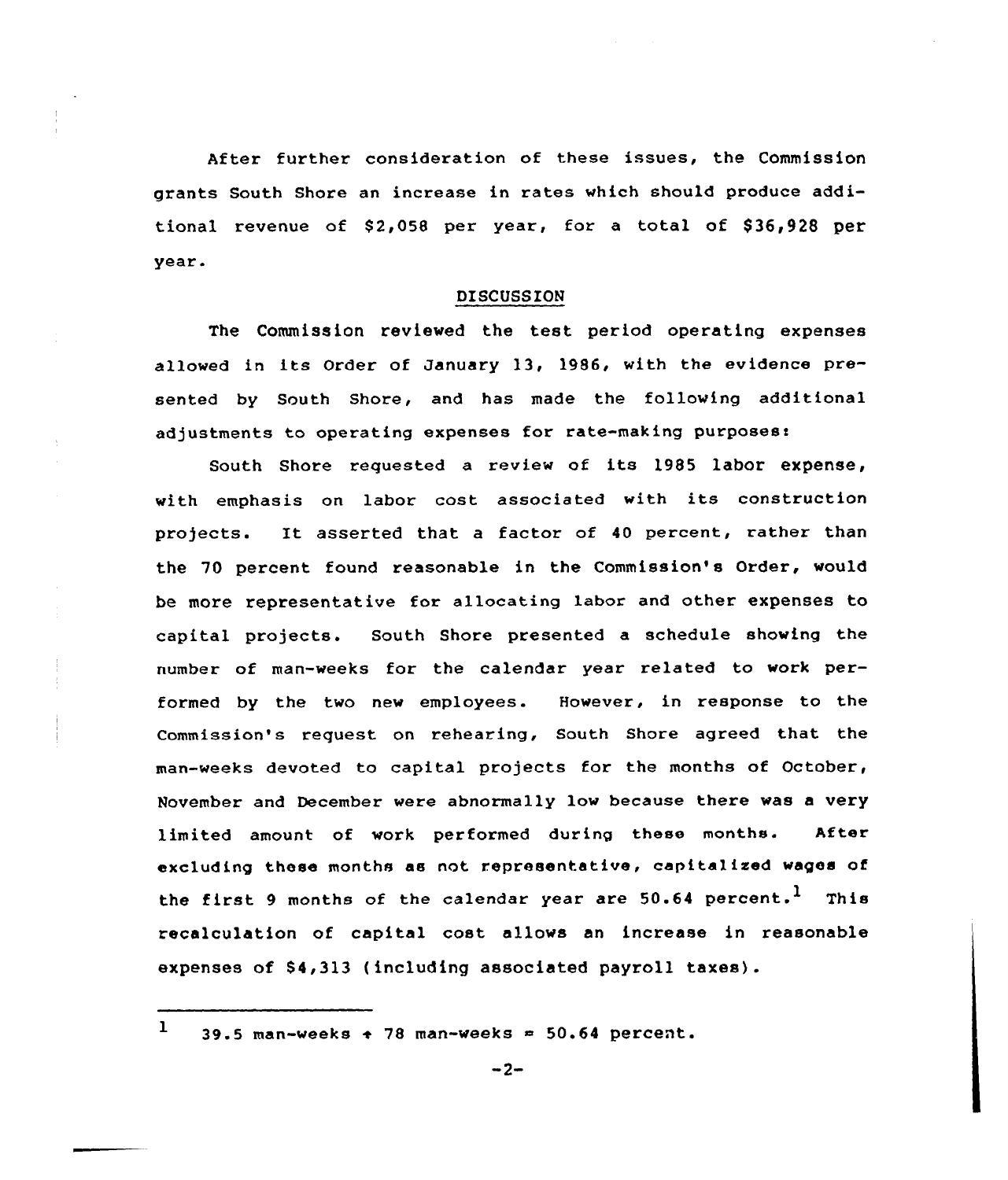South Shore asserted that it had inadvertently understated its pro forma adjustment for chemical expense and requested that this item be increased by \$1,540, to represent additional chemicals purchased during the test year. The Commission has reviewed the invoices presented and finds the additional adjustment reasonable.

The Commission allowed \$11,123 depreciation expense. In its reevaluation of this account, the Commission finds the net straight-line depreciation expense of \$14,723, exclusive of depreciation expense on contributed property, reasonable as shown in South Shore's schedule, with the exception of annual depreciation expense on non-utility property in the amount of \$693. In addition, depreciation expense applicable to capitalized labor and payroll tax of new employees has been adjusted to conform to the revised allocation found reasonable earlier in this Order, for a reduction in depreciation expense of \$446. Thus, adjusted depreciation expense is  $$16,293$ , an increase of  $$5,170$ .

South Shore asked for restoration of sales tax expense disal-  $\bullet$  lowed in the Order of January 13, 1986, in the amount of \$523 because it was the result of out-of-state equipment purchases. However, South Shore's response disclosed that. South Shore paid a late filing fee of \$10 and penalty and interest on two returns of \$174 for a total of \$184. The Commission has disallowed these "penalty" payments as an operating expense for rate-making purposes. Thus, sales tax expense has been allowed in the amount of \$ 339.

 $-3-$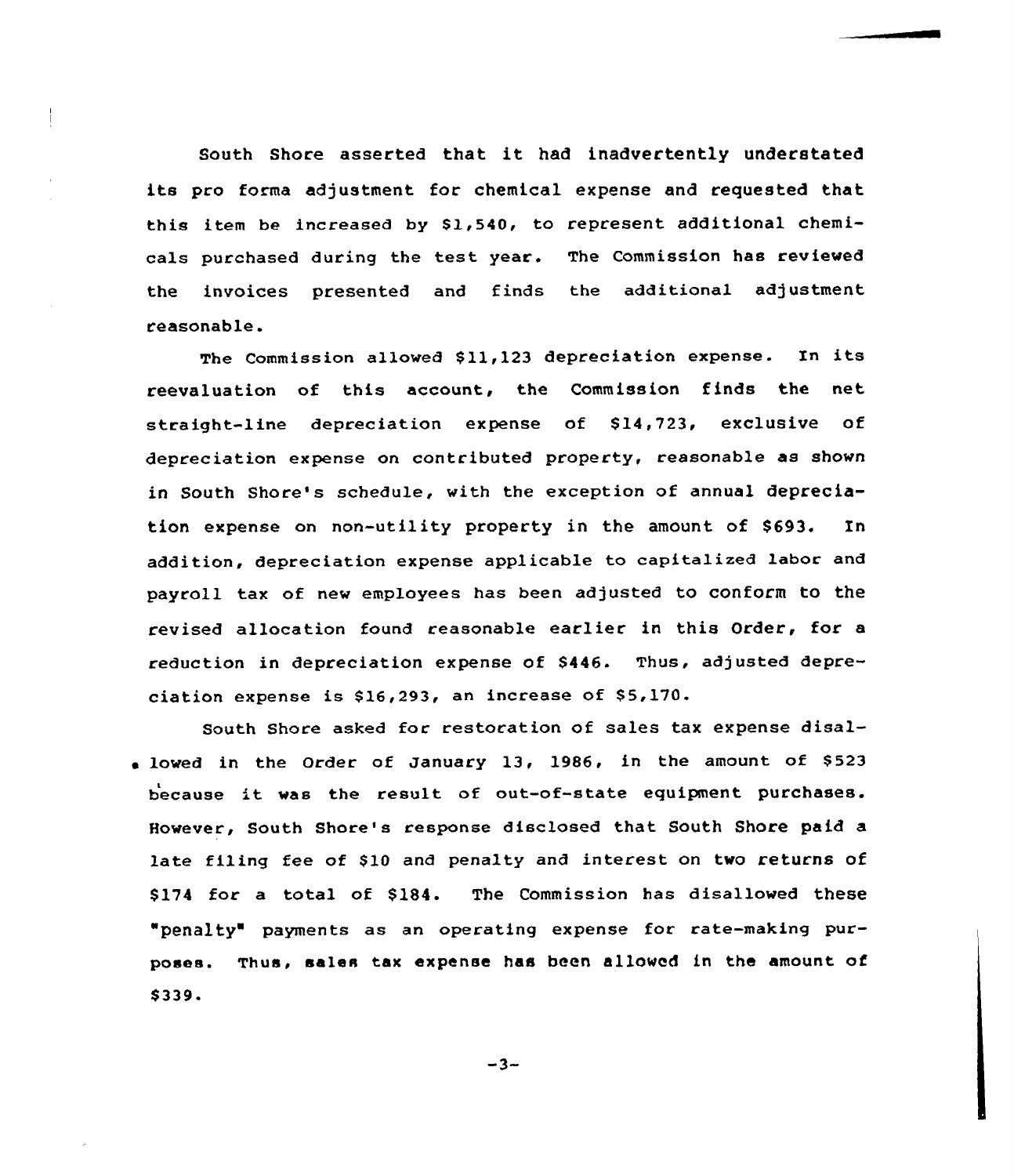In its response to the Commission's request for information dated February 27, 1986, item number five shows a recomputation of rate case expenses with a revised total of \$9,393 requiring an annual amortization of \$3,131 over a 3-year period. An additional adjustment of  $$1,569$  has been allowed by the Commission to subsidize the allowance for rate ease expense made in its Order of January 13, 1986. while allowing these rate ease expenses of \$ 9,393, the Commission considers them abnormally high. However, some duplication of services may have occurred in the preparation of the rate case due to a change in legal representation during pendency of the case and the necessity to reexamine the financial statements. Rate case expense will be closely reviewed in future cases.

In its January 13, 1986, Order, the Commission determined income from non-utility operations to be \$11,420. South Shore proposed that this be reduced by  $$1,250$  to recognize the sale of a pickup truck. However, South Shore was unable to show this as being included in income during the test period, and thus is disallowed for rate-making purposes.

South Shore contended that operating income should be reduced by \$1,762 to recognize the elimination of non-recurring charges in the Commission's Order. Moreover, South Shore pointed out that the Order failed to recognize non-utility income in its determination of revenue requirements. The Commission concurs on both issues and has appropriately reduced the revenue requirement by \$ 9,658.

 $-4-$ 

الرابون والودوس المواط طاط والد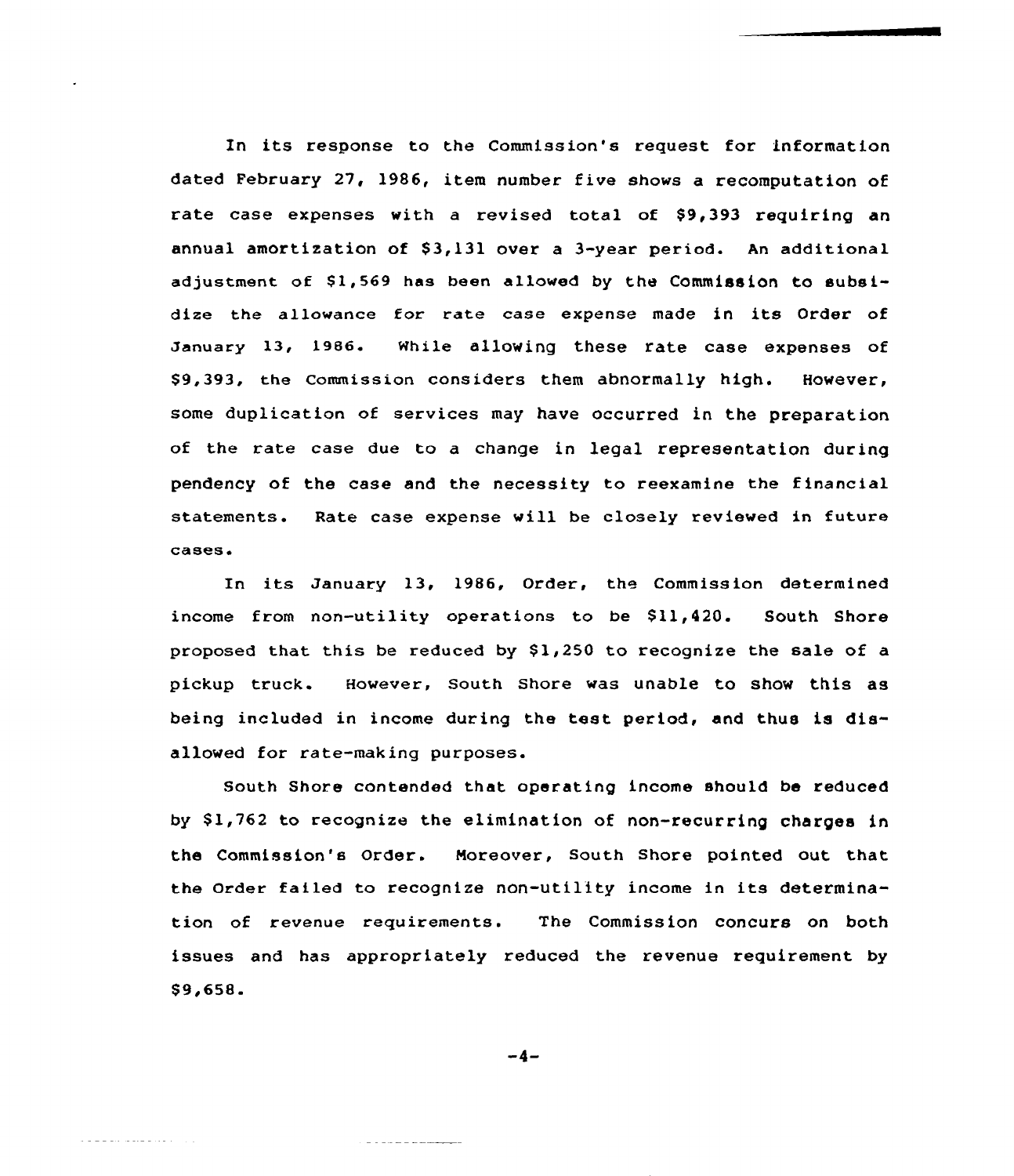In its Order of January 13, 1986, the Commission found South Shore's net investment rate base to be \$331,788. As a consequence of the additional information presented in the petition for rehearing, the end of period plant in service has been increased by \$ 18,000 and its related depreciation reserve by S900 to recognize South Shore's office building, which was improperly classified as non-utility property. However, allowance for pro forma plant in service has likewise been reduced by the 818,000. In addition, the capitalized labor and related payroll tax pertaining to the two new employees has been reduced by  $$4,313$  in accordance with the Commission's adjusted capital allocation percentage of 50.64 percent. Further, working capital has been increased by S879 as a result of an increase in operating expenses alloved by the Commission in other sections of this Order. Thus, the net investment rate base, as adjusted by the above adjustments, is \$ 327,454

Federal and state income taxes of \$5,631 were allowed in the Commission's Order of January 13, 1986. Due to the adjustments alloved in this Order on Rehearing, income taxes have been reduced by 8632.

#### **SUMMARY**

The Commission, after consideration of the evidence of record and being advised, is of the opinion and finds that:

1. The Commission's Order of January 13, 1986, should be modified to reflect an adjustment as follows:

 $-5-$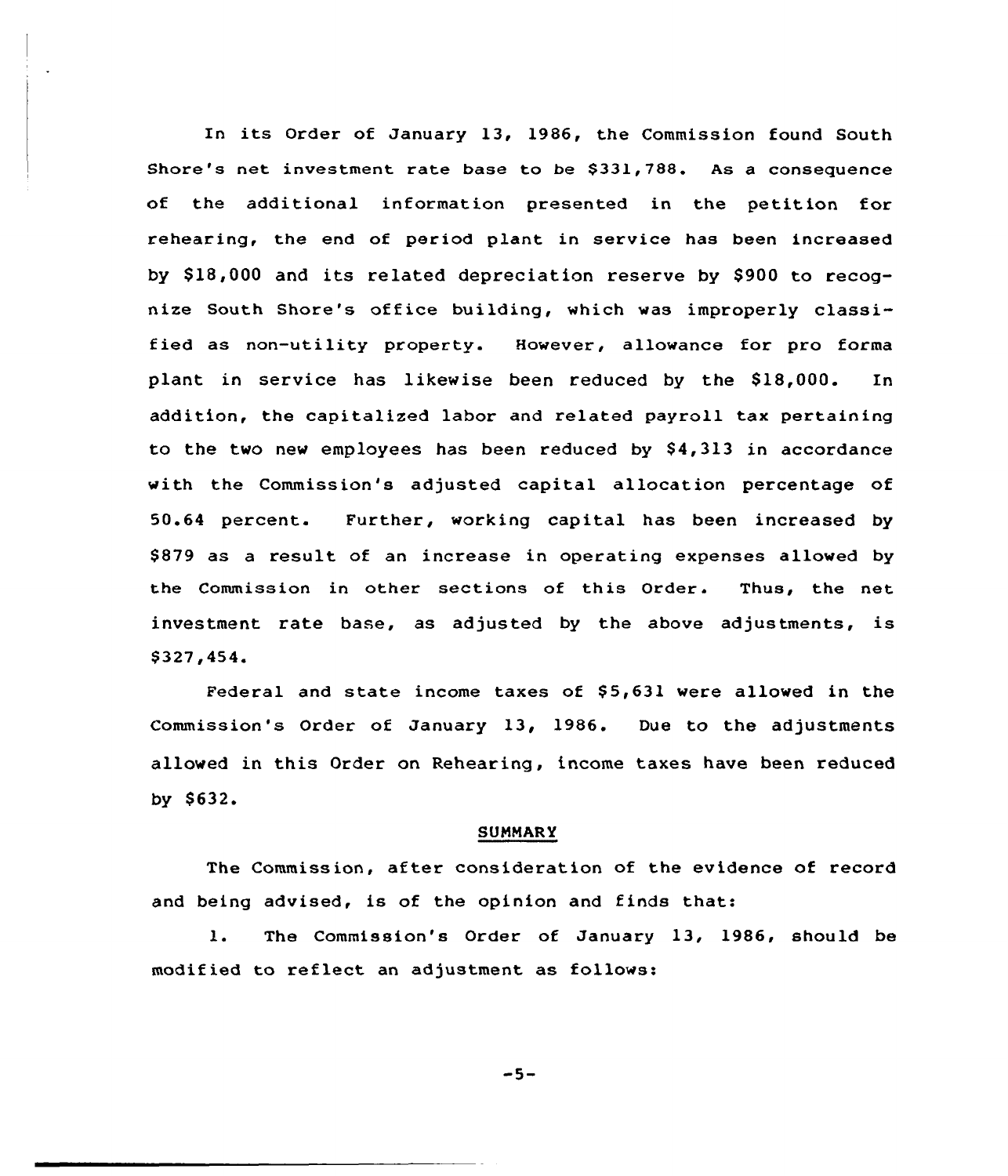| Labor and Associated Payroll Taxes | \$4,313                           |
|------------------------------------|-----------------------------------|
| Chemical                           | 1,540                             |
| Depreciation Expense               | 5,170                             |
| Sales Tax                          | 339                               |
| Amortization of Rate Case Expense  | 1,569                             |
| Federal and State Income Taxes     | < 632                             |
| Income From Non-Utility Operations | $\langle 9,667 \rangle$ $\bullet$ |
| Required Net Operating Income      | 574                               |
| Total                              | \$2,058                           |

\* Includes other income of \$9.

2. The rates as set out in the Commission's Order entered January 13, 1986, should be modified by the rates in Appendix <sup>A</sup> of this Order to reflect an increase in annual revenues from water sales of \$2,058 based on the adjustments in Finding No. 1.

IT IS THEREFORE ORDERED that:

1. The Commission's Order entered January 13, 1986, be and it hereby is modified in accordance with Findings No. <sup>1</sup> and <sup>2</sup> and affirmed in all other respects.

2. The rates in Appendix <sup>A</sup> be and they hereby are approved for service rendered by South Shore on and after the date of this Order.

3. Within 30 days of the date of this Order, South Shore shall file with the Commission its tariff sheets setting out the rates approved herein.

 $-6-$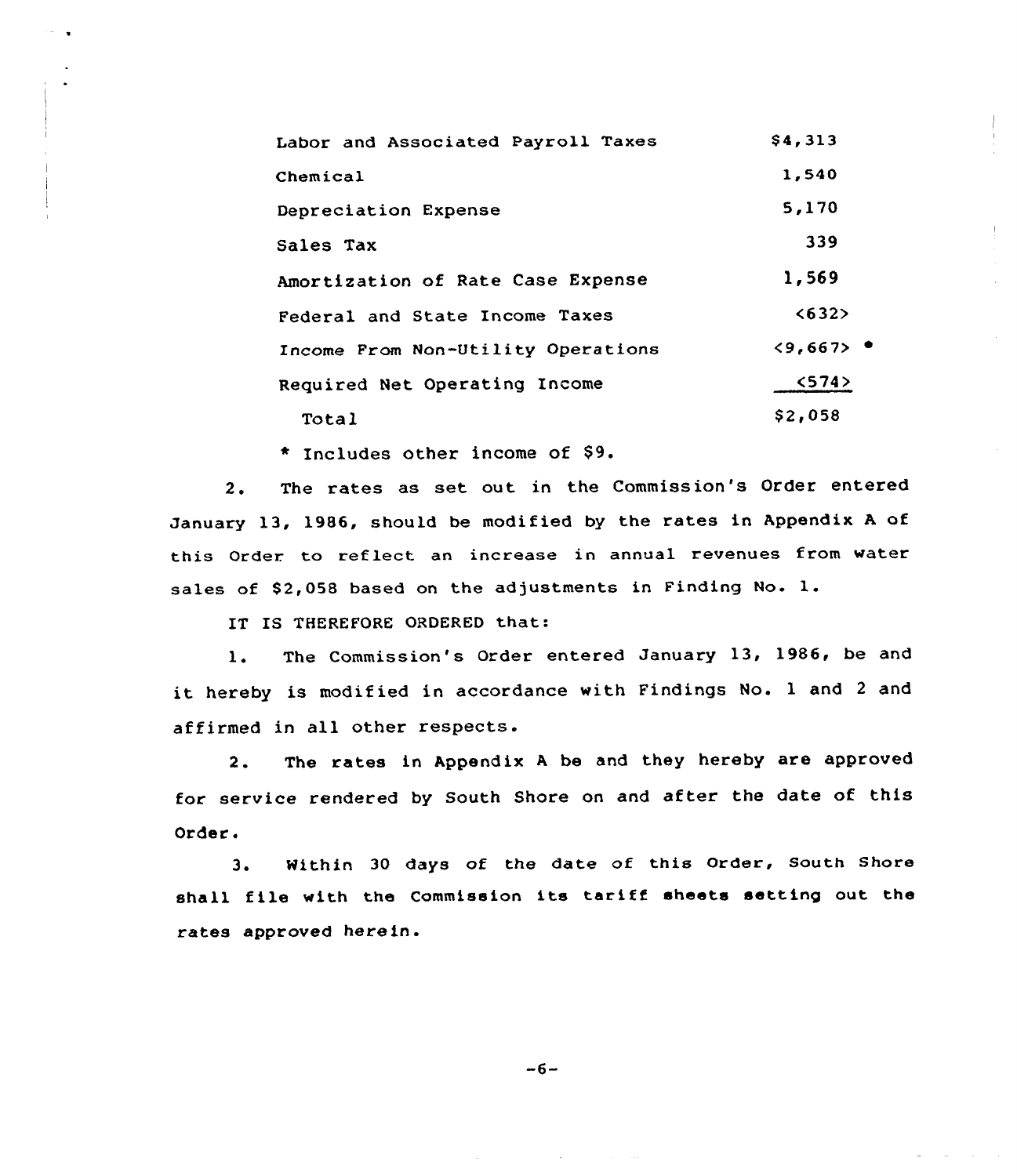Done at Frankfort, Kentucky, this 7th day of Nay, 1986.

PUBLIC SERVICE COMMISSION

l D. Heman of **Chairman** Vice Chairman

Quire M Williams

ATTEST:

**Secretary**